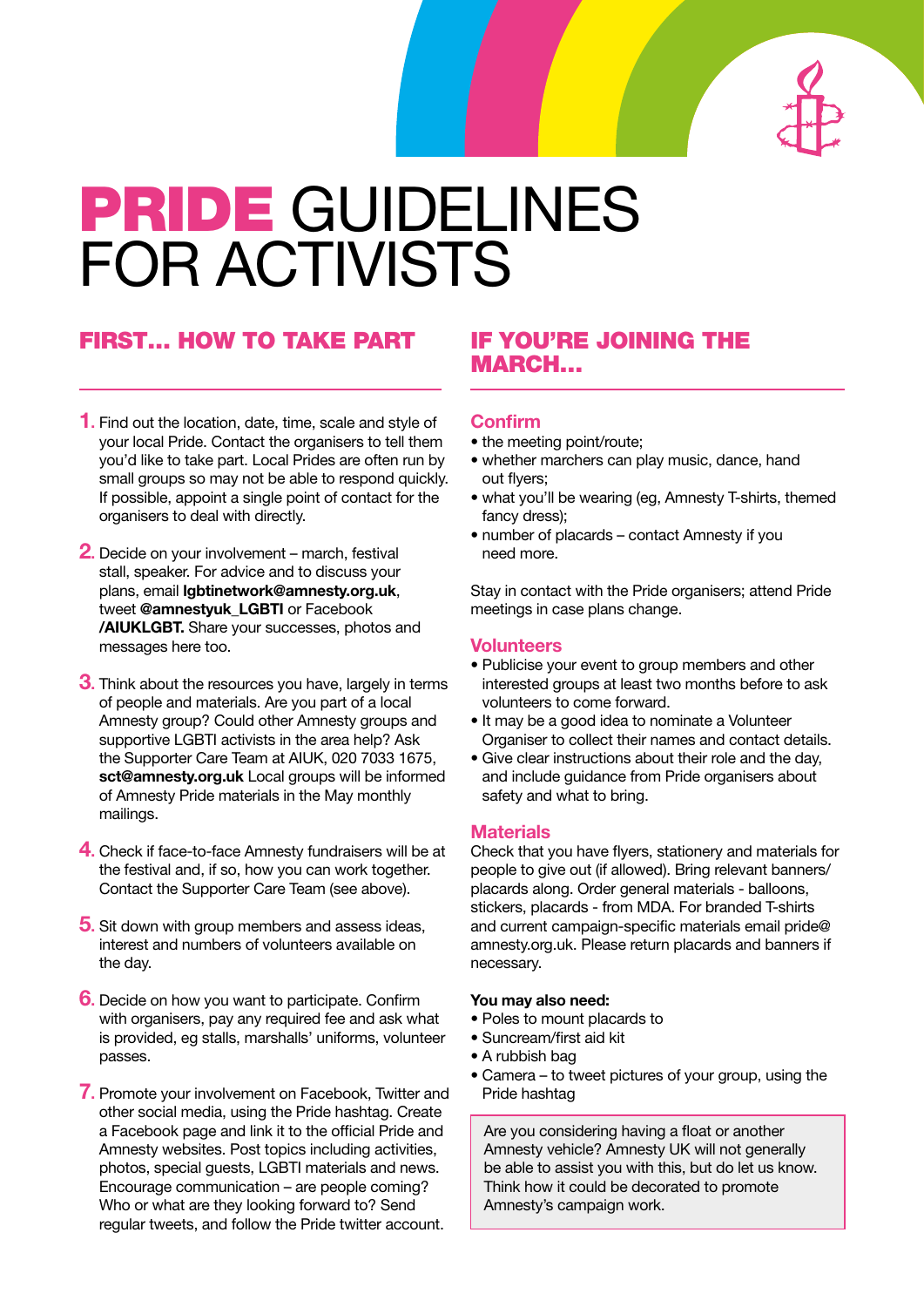## PRIDE GUIDELINES FOR ACTIVISTS

## IF YOU'RE HOLDING A FESTIVAL STALL…

#### **Questions to ask Pride organisers**

- What time does the festival run to and from, what time can stalls be set up/taken down?
- Where will the Amnesty stall be/how big/inside or out/ will table and chairs and rain cover be provided?
- Is the stall inside the festival area where people pay to enter? If so, do volunteers receive free passes?
- Will it be easy to deliver materials to the stall (vehicle access)?
- Can you collect money on your stall?
- Is power and an internet connection available? If not, a tablet with 3G will work.

Stay in contact with the Pride organisers and attend Pride meetings in case plans change. If you get a choice of stalls, pick an area with good footfall, and not too close to the toilets, fast-food places or noisy sound stages and tents.

#### **Volunteers**

- Publicise your event to group members and other interested groups early to ask volunteers to come forward. Remember many groups operate on a monthly basis so send your 'call out' at least two months before the festival.
- It may be a good idea to nominate a Volunteer Organiser to collect names and contact details.
- Draw up a rota for staffing (typically a moderate stall requires two to three people at one time, and all but the most dedicated activists want a break after two hours).
- Schedule in time to put up and take down the stall.
- A week before, send out the rota and ask volunteers to confirm their attendance.

On the day, give volunteers a copy of the rota, directions to the stall, and clear instructions about their role and the day; any branded T-shirts and passes they need; and, if relevant, information on paying for festival admission.

#### **Materials**

Ensure you have flyers, stationery and materials for people to give out, and banners/placards to decorate your stall.

Take plenty of membership forms for people to join Amnesty (for local groups and for AIUK) – plus other general information on Amnesty and its work. As with any stall, try to anticipate questions people may ask on topical or LGBTI issues, and seek to have the information ready to answer them. Brief all stall volunteers on campaigns, and check they are able to help potential new members fill in the joining form.

It is important that stall volunteers pro-actively encourage people to place their signatures on the actions and where possible to join Amnesty and/or the LGBTI network.

To order general materials - balloons, stickers, placards - contact MDA. For branded T-shirts, collecting tins and current campaign-specific materials email pride@ amnesty.org.uk.

#### **You may also need:**

- Sellotape, gaffer tape, scissors, pens, marker pens, paper
- Plastic sacks for rubbish and recycling
- Camera to tweet pictures of your group, using the Pride hashtag

#### **Increasing stall traffic**

If your stall isn't in an area with good footfall and you can spare a volunteer or two, ask them to stand in a position where they can direct passing festival goers to the stall. Or send out volunteers with stickers to tell people where your stall is. If there are Amnesty faceto-face fundraisers in the crowd, take care as we don't want to overdo the Amnesty brand.

For Twitter users, tweet real-time campaign slogans and photos using the Pride hashtag. This can encourage more people to visit the stall. Always ask permission before tweeting pictures of the public at your stall. Take particular care when photographing people under 18; get permission from a parent.